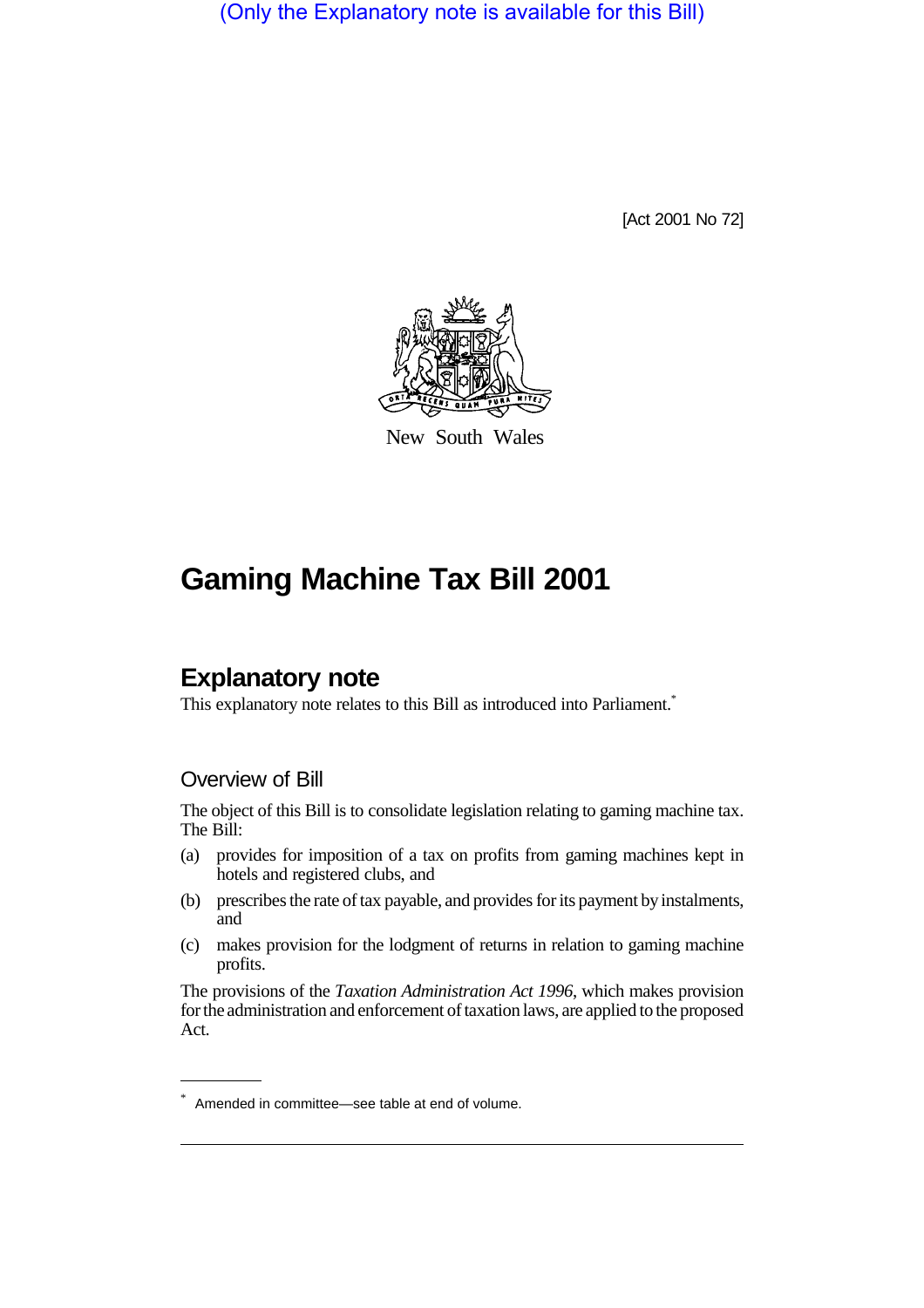Explanatory note

The proposed Act makes consequential amendments to the *Liquor Act 1982*, the *Registered Clubs Act 1976* and the *Taxation Administration Act 1996*.

Outline of provisions

### **Part 1 Preliminary**

**Clause 1** sets out the name (also called the short title) of the proposed Act.

**Clause 2** provides for the commencement of the proposed Act on a day or days to be appointed by proclamation.

**Clause 3** defines certain terms used in the proposed Act.

**Clause 4** provides that the proposed Act is to be read with the *Taxation Administration Act 1996*, which makes provision for the administration and enforcement of the proposed Act and other taxation laws. In particular, that Act creates liabilities for penalty tax and interest in the event of default by the taxpayer, and for the recovery of tax, penalty tax and interest.

**Clause 5** provides that notes in the text of the proposed Act (which are explanatory notes only) do not form part of the Act.

### **Part 2 Gaming machine tax**

**Clause 6** imposes a tax on profits from gaming machines kept in a hotel or registered club.

**Clause 7** provides for the payment of quarterly instalments of the tax.

**Clause 8** requires hoteliers and registered clubs to compile, lodge and retain returns relating to gaming machine profits if the Liquor Administration Board so requires.

**Clause 9** requires a licensee operating a centralised monitoring system (currently the TAB) to calculate the amount of a tax instalment payable and empowers the Liquor Administration Board to recalculate the amount where a return is thought to be incorrect or for other sufficient reason. Tax is to be assessed (and reassessed, as required) by the Chief Commissioner according to these calculations.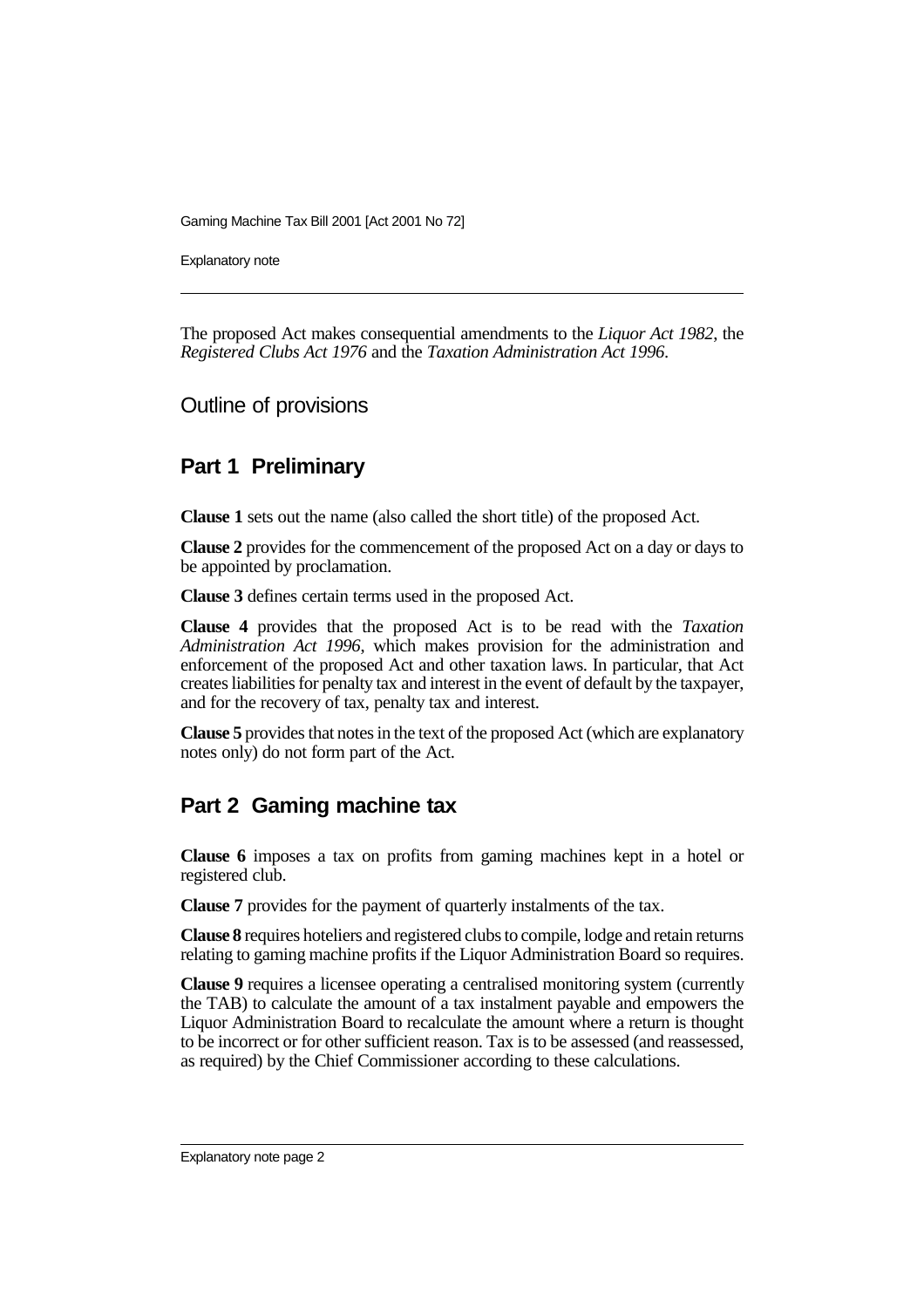Explanatory note

**Clause 10** provides for annual adjustments and reconciliation of the amount of tax chargeable to a hotelier or registered club in a tax year and the amount of instalments paid by the hotelier or registered club during the year.

### **Part 3 Rates of tax**

#### **Division 1 Hoteliers**

**Clause 11** prescribes the annual rates of tax on profits from gaming machines kept in hotels. Different rates apply at different total-profit levels.

**Clause 12** prescribes the rates at which quarterly instalments of tax are calculated.

#### **Division 2 Registered clubs**

**Clause 13** prescribes the annual rates of tax on profits from gaming machines kept in registered clubs. Different rates apply at different total-profit levels.

**Clause 14** prescribes the rates at which quarterly instalments of tax are calculated.

### **Part 4 Rebate on tax levied on registered clubs**

**Clause 15** provides for the making and publication by the Minister for Gaming and Racing of guidelines that determine the kind of expenditure by a registered club that will constitute an "application of profits to community development and support" for the purposes of the rebate available under proposed section 16.

**Clause 16** provides for a rebate of tax to a registered club, to the extent that it has applied certain of its profits (namely, those profits from gaming machines that exceed \$1,000,000) to community development and support in accordance with the guidelines.

### **Part 5 Miscellaneous**

**Clause 17** provides for the application of the proposed Act to a registered club consisting of several premises in different places.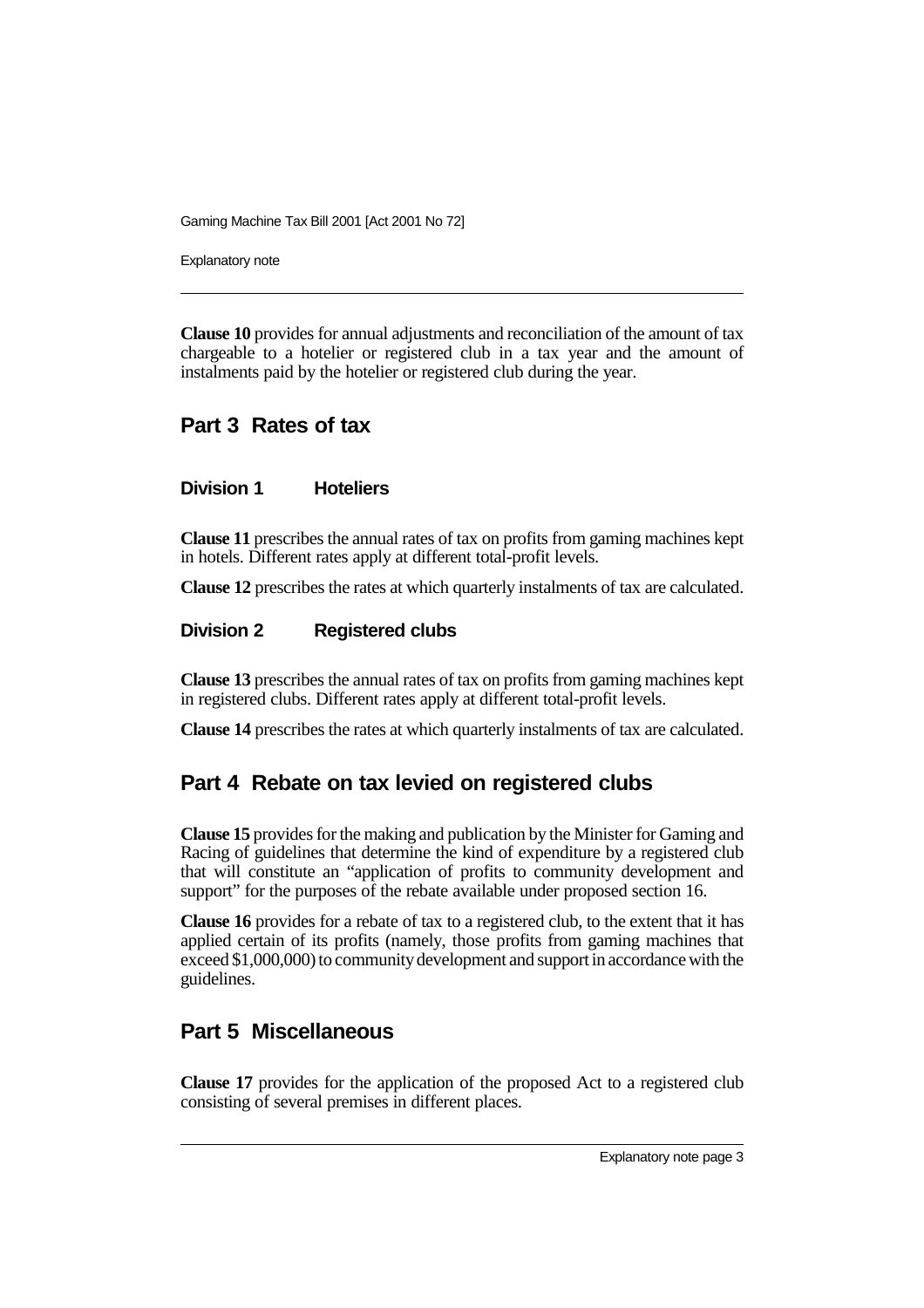Explanatory note

**Clause 18** provides that an offence under the proposed Act may be dealt with in a summary manner in a Local Court or in the Licensing Court.

**Clause 19** provides for regulations to be made for the purposes of the proposed Act.

**Clause 20** provides for a review to be undertaken, 5 years after the proposed Act is assented to, of the policy objectives and provisions of the proposed Act.

**Clause 21** is a formal provision giving effect to a schedule of savings and transitional provisions (Schedule 2).

**Clause 22** is a formal provision giving effect to the amendments to the *Liquor Act 1982* set out in Schedule 3.

**Clause 23** is a formal provision giving effect to the amendments to the *Registered Clubs Act 1976* set out in Schedule 4.

**Clause 24** is a formal provision giving effect to the amendments to the *Taxation Administration Act 1996* set out in Schedule 5.

#### **Schedule 1 Mandatory provisions for guidelines on community development and support by registered clubs**

**Schedule 1** substantially re-enacts (with the omission of provisions whose operation is spent) the provisions of section 87 (5)–(12) of the *Registered Clubs Act 1976* relating to guidelines for determining the kind of expenditure on which a claim for a rebate of tax claimed by a registered club must be based.

### **Schedule 2 Savings and transitional provisions**

**Schedule 2** enacts savings and transitional provisions ancillary to the proposed Act and provides for further such provisions to be made, if necessary, by regulation.

### **Schedule 3 Amendment of Liquor Act 1982**

**Schedule 3** repeals the duty provisions of the *Liquor Act 1982*, enables any necessary savings and transitional provisions to be made by regulation and makes other consequential amendments.